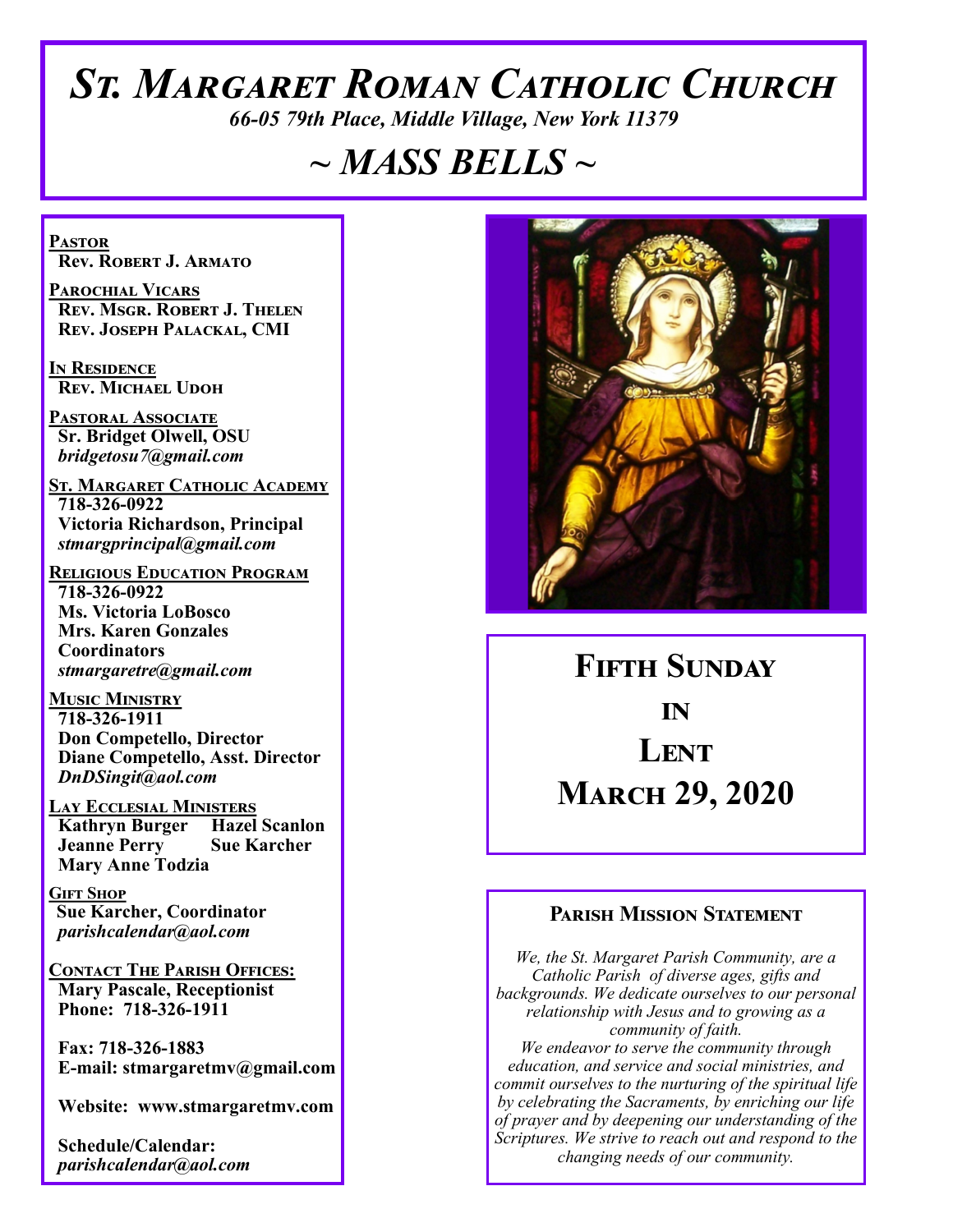# *MASSES FOR THE WEEK*

| SUN.<br>(7:30)<br>(9:00)      | <b>MARCH 29 - FIFTH SUNDAY IN LENT</b><br>Harvey Karcher (BIRTH)<br>Giuseppe Valenza/Geraldine Ciaccio/<br>Lina Casasanta/Philip Curatolo/                                                                                                                          |
|-------------------------------|---------------------------------------------------------------------------------------------------------------------------------------------------------------------------------------------------------------------------------------------------------------------|
| (10:30)<br>(NOON)<br>(5:00PM) | <b>John Maunsell</b><br>Geraldine Ciaccio<br>People of the Parish                                                                                                                                                                                                   |
| MON.<br>(7:00)<br>(9:00)      | <b>MARCH 30 - LENTEN WEEKDAY</b><br>Carol McDonald (ANNI)<br><b>Thomas &amp; Delia Waters</b>                                                                                                                                                                       |
| TUE.<br>(7:00)<br>(9:00)      | <b>MARCH 31 - LENTEN WEEKDAY</b><br><b>Thomas Foudy</b><br>Marie D'Amato                                                                                                                                                                                            |
| WED.<br>(7:00)<br>(9:00)      | <b>APRIL 1 - LENTEN WEEKDAY</b><br><b>Vilma DiFonte</b><br><b>Kim Licari</b>                                                                                                                                                                                        |
| THU.<br>(7:00)<br>(9:00)      | <b>APRIL 2 - ST. FRANCIS OF PAOLA</b><br>Kathleen Waters<br>John Maunsall                                                                                                                                                                                           |
| FRI.                          | <b>APRIL 3 - LENTEN WEEKDAY/</b>                                                                                                                                                                                                                                    |
| (7:00)<br>(9:00)              | <b>ABSTINENCE</b><br>Lena Vecchione<br>Jerzy Siemonczyk                                                                                                                                                                                                             |
| SAT.<br>(9:00)                | <b>APRIL 4 - ST. ISIDORE</b><br><b>Collective: Deceased Priests of the</b><br>Dioceses of Brooklyn & Rockville Centre/<br>Bill & Lee DiGiovanna/Souls in Purgatory/<br>Corona virus victims/                                                                        |
| (5:00PM)                      | People of the Parish                                                                                                                                                                                                                                                |
| SUN.                          | <b>APRIL 5 - PALM SUNDAY OF THE</b>                                                                                                                                                                                                                                 |
| (7:30)<br>(9:00)              | <b>PASSION OF THE LORD</b><br>Mary Howd<br>Geraldine Ciaccio/Salvatore Fazzolari/<br>Daniele Bussa/Rosario, Rosaria e Nunzio<br>Taormina/Giuseppe Valenza/Stefano,<br>Francesca, Calogero, Matilda e Michela<br>Marino/Adriana e Andrea Sciulara/Lina<br>Casasanta/ |
| (10:30)<br>(NOON)<br>(5:00PM) | The Flanagan Family<br>Fire Lt. Kevin J. & William Pfeifer<br><b>Carl Dokter/Louise Moeller</b>                                                                                                                                                                     |

*ALL SCHEDULED MASS INTENTIONS WILL BE HONORED AND CELEBRATED PRIVATELY, BY THE PRIESTS OF THE PARISH*

# **PARISH INFORMATION**

**Rectory Office Hours Monday - Friday - 9 am to Noon, and 1 pm to 5pm Tuesday & Wednesday evenings 5-7pm Saturday - by appointment Sunday - closed**

**CONFESSIONS** - Saturday, 4-4:45 pm or by appointment with a priest. **SUSPENDED**

**NOVENA** to Our Lady of the Miraculous Medal Mondays after the 9am Mass. **SUSPENDED**

**THE ROSARY AND DIVINE MERCY** devotion are prayed every morning in the church at 8:30am. **SUSPENDED**

**BAPTISMS** take place on the 1st and 3rd Sundays of the month. Please call the rectory for an appointment and to register your child. **SUSPENDED**

**WEDDINGS MUST** be scheduled at least six months in advance by appointment with a priest or a deacon. Please call the rectory office. For marriage preparation information visit www.pre-cana.org.

**THE ENGLISH CHOIR** rehearses on Tuesday, at 7 pm in the Church. Tenors and baritones needed! **SUSPENDED**

**IL CORO ITALIANO** prattica ogni Domenica prima della Messa Italiana. **SUSPENDED**

**THE YOUTH CHOIR** rehearses on Monday, from 6-7 pm in the Church. For more info, DnDsingit@aol.com **SUSPENDED**

**BOY SCOUT TROOP #119** meets on Tuesdays from 7:15-9 pm in the Parish Hall. New members are welcome, age 10 1/2 & up. Call Mr. Krzewski, 718-894-4099. **SUSPENDED**

**CUB PACK #119** meets on Mondays from 7-8:30 pm in the Parish Hall. New members welcome, age 6 to 10-1/2. Call Mr. Krzewski, 718-894-4099. **SUSPENDED**

**SENIOR CITIZENS** meet every Wednesday at 12 Noon in the Parish Center. **SUSPENDED**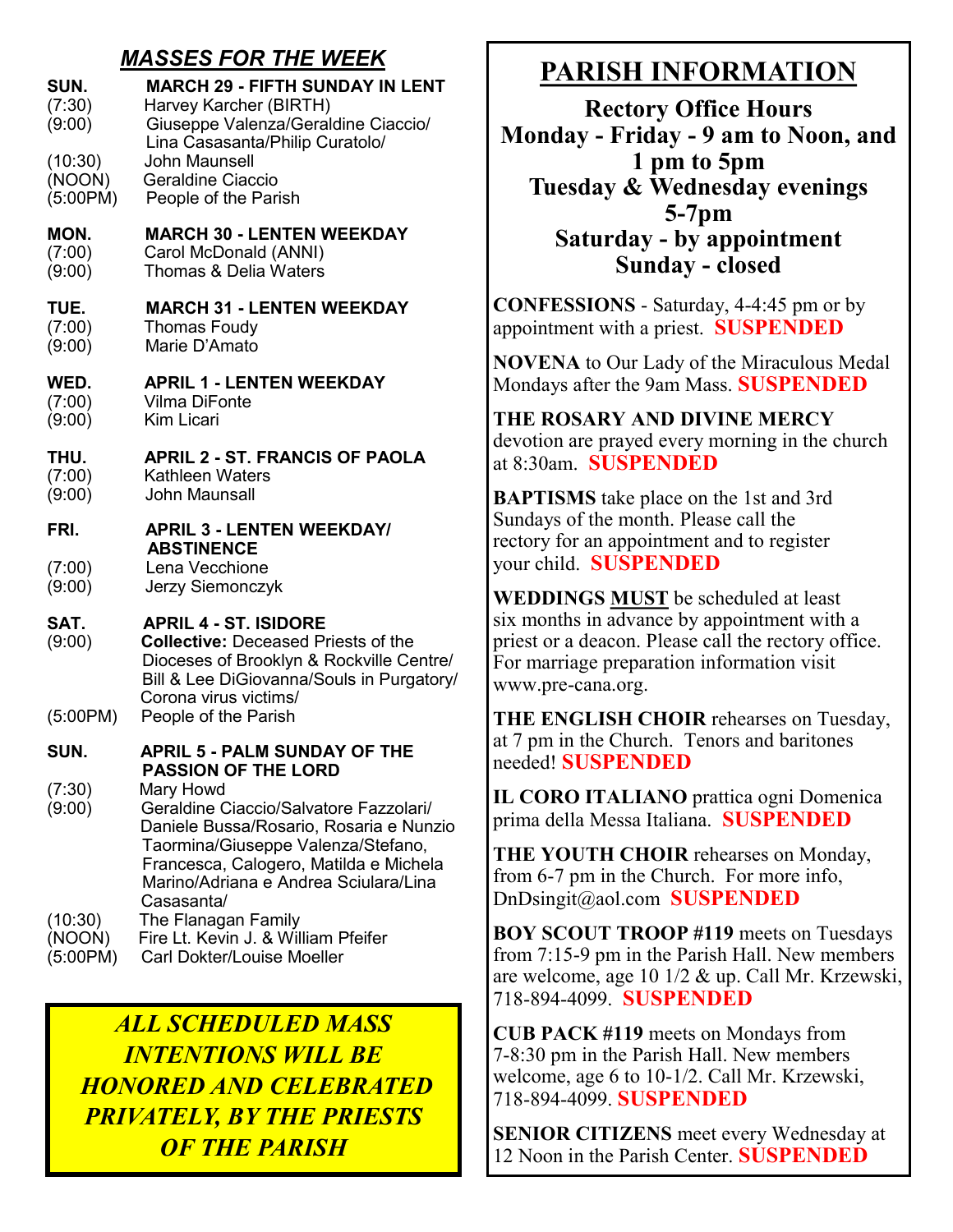# PLEASE PRAY FOR OUR SICK

Karen Guarascio, Connie Faccibene, Linda Frazier, Cari Ann Falk-LoBello, Glen Falk, Ronald Frazier, Robert Sabini, Lee Falk, Scott White, McKinley Kelleher, Sean Harrison, Justin James Quirke, Elizabeth Ott, Mary Harrison, John Murphy, Anne McGinnis, Norma Voyer, Vicky Turato, Julio Pelaez, Maritza Gutierrez, Graciela Mora, Cindy Mulore, Salvatore Tuttolomondo, Gloria Mojica, Gloria Pemaj, Anne Gorian, Allen McConville, Joseph Simon, Jack Marchindiondo, The Scaturro Family, Louis Pitelli, Marion Caracciola, Giovanni Campo, Edward Stoltzenberg, Louis Pittelli, James Graff, Carol Arevalo, Immaculate Marge D'Elia, Jim O'Friscoll, Mary Rigovich, Matteo Sabini, Bob Biolsi, The Mojica Family, Msgr. Leonard Badia, Matthew Zender, Cathie Greulich, Joseph & Mary Augustine, Anthony Pittelli, Josephine Hartnett, Karen Schaefer, Jill Archbold, Fr. Paul Weirichs CP, Hannah Lehman, Daniel Wilson, John Austin Bryzgornia, Dave Kazmier, John Nogiewich, Tim Rooney,

*The names will remain for 3 months, please call 718-326-1911 and ask for continued prayers.*

## **Prayer Requests**

**Pray for vocations to the Priesthood and Religious Life.** 

**Please pray for our men and women from our Parish serving in the defense of our country: Lt. Col. Thomas Frohnhoefer Sgt. Robert A. Domenici** 



## *WE RECALL OUR BELOVED DECEASED*

*Especially, Giuseppe Scibilia, Ernest Smith, May they rest in Christ's Peace!*

## **MEMORIALS**

*WINE & HOSTS THIS WEEK*

*are offered in memory of Geraldine Ciaccio at the request of Maria & Filomena Polce.*

## *ALTAR CANDLES THIS WEEK*

*are offered in memory of Geraldine Ciaccio at the request of Maria & Filomena Polce.*

## *TABERNACLE LAMP THIS WEEK*

*is lit in memory of Geraldine Ciaccio at the request of Maria & Filomena Polce.* 



# *ST. FRANCIS OF PAOLA APRIL 2*

## **TODAY'S READINGS**

 *Fifth Sunday in Lent* 

Ez37:12-14 Ps 130:1-2, 3-4, 5-6, 7-8 Rom 8:8-11 Jn 11:1-45 or Jn 11:3-7, 17, 20-27, 33b-45

## **READINGS FOR THE WEEK**

| Monday:    | Dn 13:1-9, 15-17, 19-30,<br>33-62 or Dn 13:41c-62<br>Ps 23:1-3a, 3b-4, 5, 6<br>$Jn$ 8:1-11                          |
|------------|---------------------------------------------------------------------------------------------------------------------|
| Tuesday:   | $Nm$ 21:4-9<br>Ps 102:2-3, 16-18, 19-21<br>$Jn$ 8:21-30                                                             |
| Wednesday: | Dn 3:14-20, 91-92, 95<br>Dn 3:52, 53, 54, 55, 56,<br>$Jn$ 8:31-42                                                   |
| Thursday:  | Gn 17:3-9<br>Ps 105:4-5, 6-7, 8-9<br>Jn 8:51-59                                                                     |
| Friday:    | Jer 20:10-13<br>Ps 18:2-3a, 3bc-4, 5,6,7<br>Jn 10:31-42                                                             |
| Saturday:  | Ez 37:21-28<br>Jer 31:10, 11-12abcd, 13<br>$Jn$ 11:45-56                                                            |
| Sunday:    | Mt $21:1-11$<br>Is $50:4-7$<br>Ps 22:8-9, 17-18, 19-20,<br>23:24<br>Phil 2:6-11<br>Mt 26:14-27:66 or<br>Mt 27:11-54 |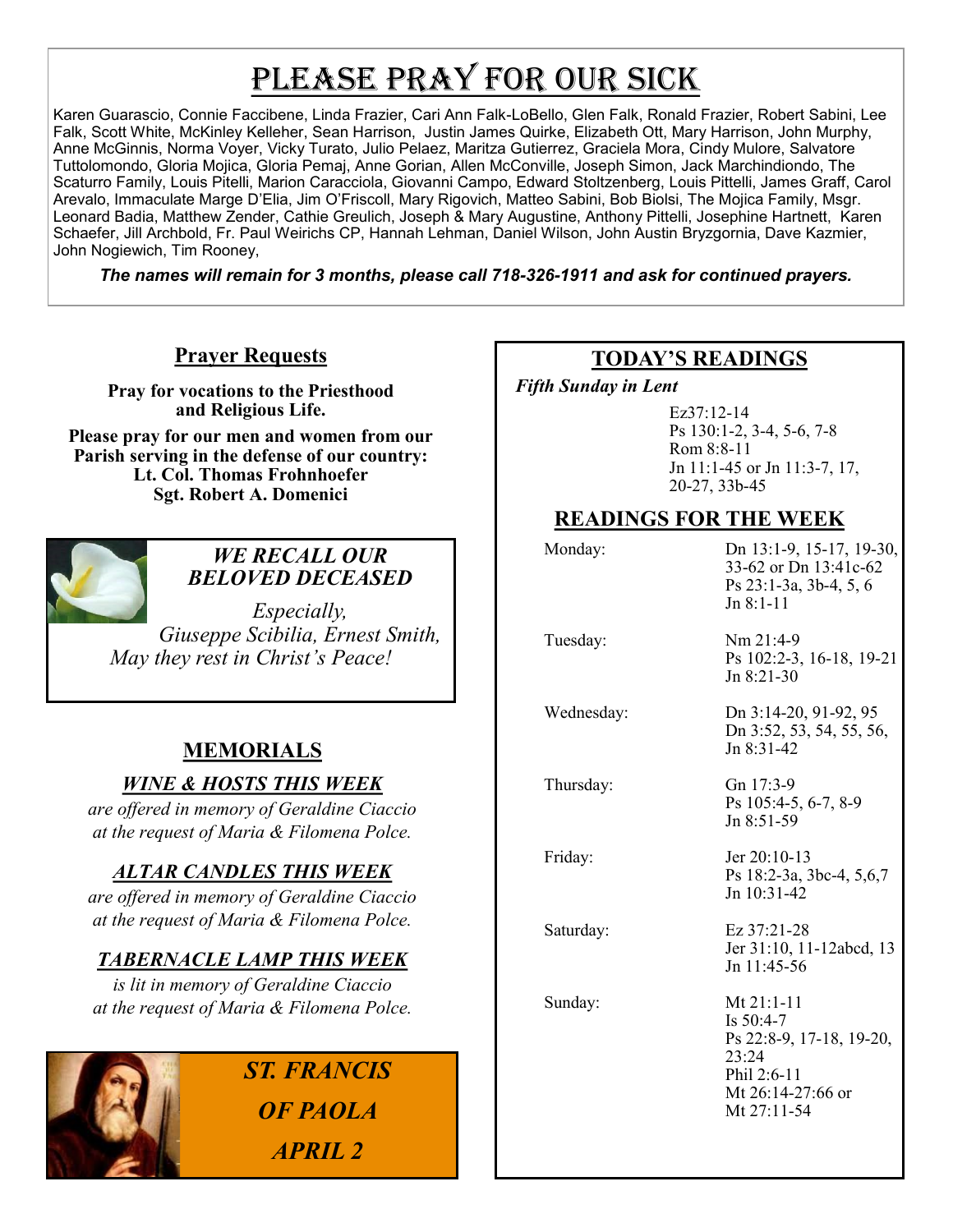## *From the Pastor's Desk:*

# **~ On the Corona Virus, Part II~ "The times that try men's souls"**

 "These are the times that try men's souls." Thomas Paine penned these words in December 1776, some of the darkest days of the American Revolution, when it was at the point of collapse. The Continental Army under General Washington had been driven out of New York and across New Jersey. Food supplies were low, as were ammunition and basic necessities like shoes and clothing. Paine went on to describe "the summer soldier and sunshine patriot" who slinked away when things got rough. He also wrote, though, of the true patriots who would stand up for the Cause and rallied many to stay and serve and see the conflict through.

 Today, we are engaged in another kind of war, one with an all but invisible enemy that is causing unforeseen casualties among us. Listening to so many political and media personalities who unfortunately seem to delight in the announcement of adverse statistics, fanning the flames of panic and worry, it would seem that the war is lost and that we should just lie down and fade away. Better, though, to turn off the TV and go read a book.

 At the same time, so many heroes have arisen in our midst, from the valiant first responders in our neighborhoods to medical personnel and chaplains who remain beside the sick in hospitals, from major industrialists revamping their production lines to the countless unnamed caregivers in our homes cooking and cleaning for the homebound, and neighbors looking in on one another. On the spiritual side, at a time when almost all places of public worship have been closed as a safety precaution, priest still are celebrating Mass in private, social media is being used to televise Masses and other services, and people are being encouraged to pray, and are praying, whether in groups linked only by the internet or as individuals.

 There is no telling just how long this medical emergency will last, or how great a toll it will take on us. One thing is certain: it will end, and life will continue, differently for sure, for we all are being changed by this experience, but life will continue, nonetheless.

 Our Catholic faith reminds us, too, that for God's faithful people, "Life is changed, not ended". We are not created to live for a mere 100 years or a thousand times 100 years, but to share all eternity with God. As we draw near to the observance of Holy Week and celebrating the Passion, Death, and Resurrection of our Lord Jesus Christ, we must bear in mind that it's not simply the marking of annual feasts and holy days. It's a reminder of our participation, today and every day, in the great Mystery of God's love for us and of our redemption in Christ. It's a reminder that our sufferings, too, can have redemptive value when joined to those of the Master.

 So, do not panic or hoard, but follow the instructions of the civil authorities and stay safe. Continue to pray (you are never alone in prayer) and keep the Faith! This, too, shall pass. Even the flowers and trees blossoming all around Middle Village remind us that, indeed, for all of Creation "life is changed, not ended".

 Until we see one another again, be assured of my prayers for you and yours. Let us keep one another in prayer!

*~Fr. Armato*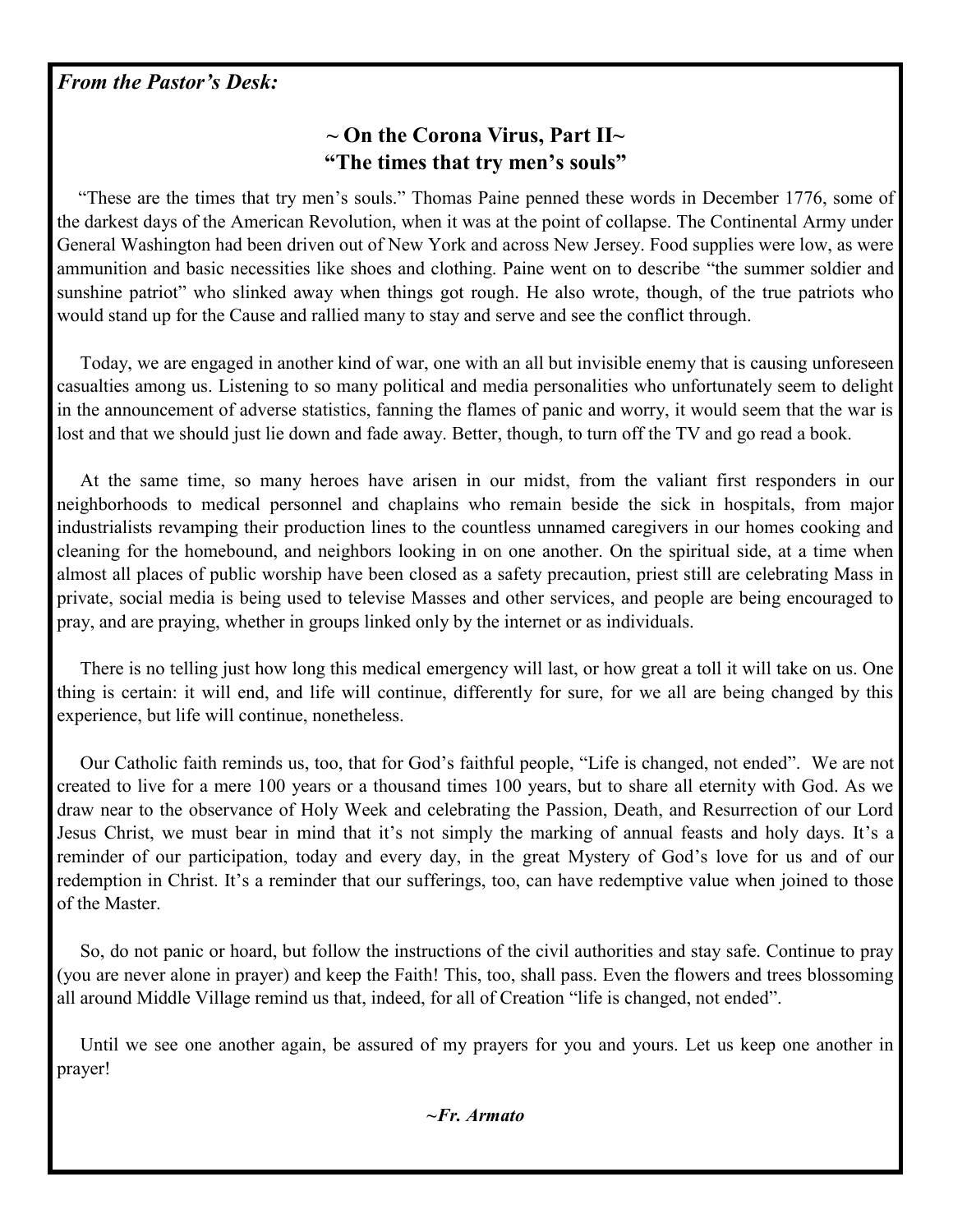# **ANNUAL CATHOLIC APPEAL**

 The **2020** *Annual Catholic Appeal* campaign is underway. Our goal for this year has been set at just over \$80,000.

 With about 650 families registered in the Parish, it comes to an average donation of \$125 per family. That's less than the cost of a daily latte, or one pack of cigarettes, each week. It's certainly not a burden if we ALL pitch in between now and Christmas. **So far, 56 families have pledged \$9,927 toward our goal.** 

 Please think and pray about your response this year so that we may continue to serve the needs of our Parish and our Diocese. Materials have been mailed out to those who participated in last year's campaign.

# **E-GIVING IS HERE!**

 Have you signed up yet with *Faith Direct*  or another e-giving service? It benefits both you and our Parish. Enrollment is friendly, safe, and trouble-free, AND *you can change your intended giving anytime that you wish.*

 To sign up go to the icon on our website, **www.stmargaretmv.com,** and follow the instructions.

# **Monthly Memorial Mass**

 **HAS BEEN SUSPENDED UNTIL FURTHER NOTICE**

# **ST. MARGARET GIFT SHOP**

**IS CLOSED UNTIL FURTHER NOTICE**

**THE ST. VINCENT dePAUL FOOD PANTRY IS CLOSED UNTIL FURTHER NOTICE**

**ST. MARGARET'S YONKERS EMPIRE CITY BUS TRIPS**

**HAVE BEEN POSTPONED UNTIL FURTHER NOTICE**

# **ST. MARGARET SPORTS ASSN. INSTRUCTIONAL VOLLEYBALL**

for girls 3rd, 4th and 5th grade April 4th and 18th - 10am to 11:30am To sign up google **St. Margaret Dragons** any questions email s**tm\_volleyball@aol.com**

# **PARISH FINANCES**

 As you can imagine, our finances are taking a terrible hit with the suspension of public Masses: no Mass, no collections, no regular income to the Parish. Neither our bills no our obligation to pay them, however, has been suspended. We'll stay afloat for now, drawing on our limited reserves. **Please try to keep up with your contributions** by either dropping your envelopes in the rectory mail slot or through e-giving like *Faith Direct.* (Go to the icon on our website and follow the instructions to sign up; you can change or drop out later on). As always, thanks for your generosity!